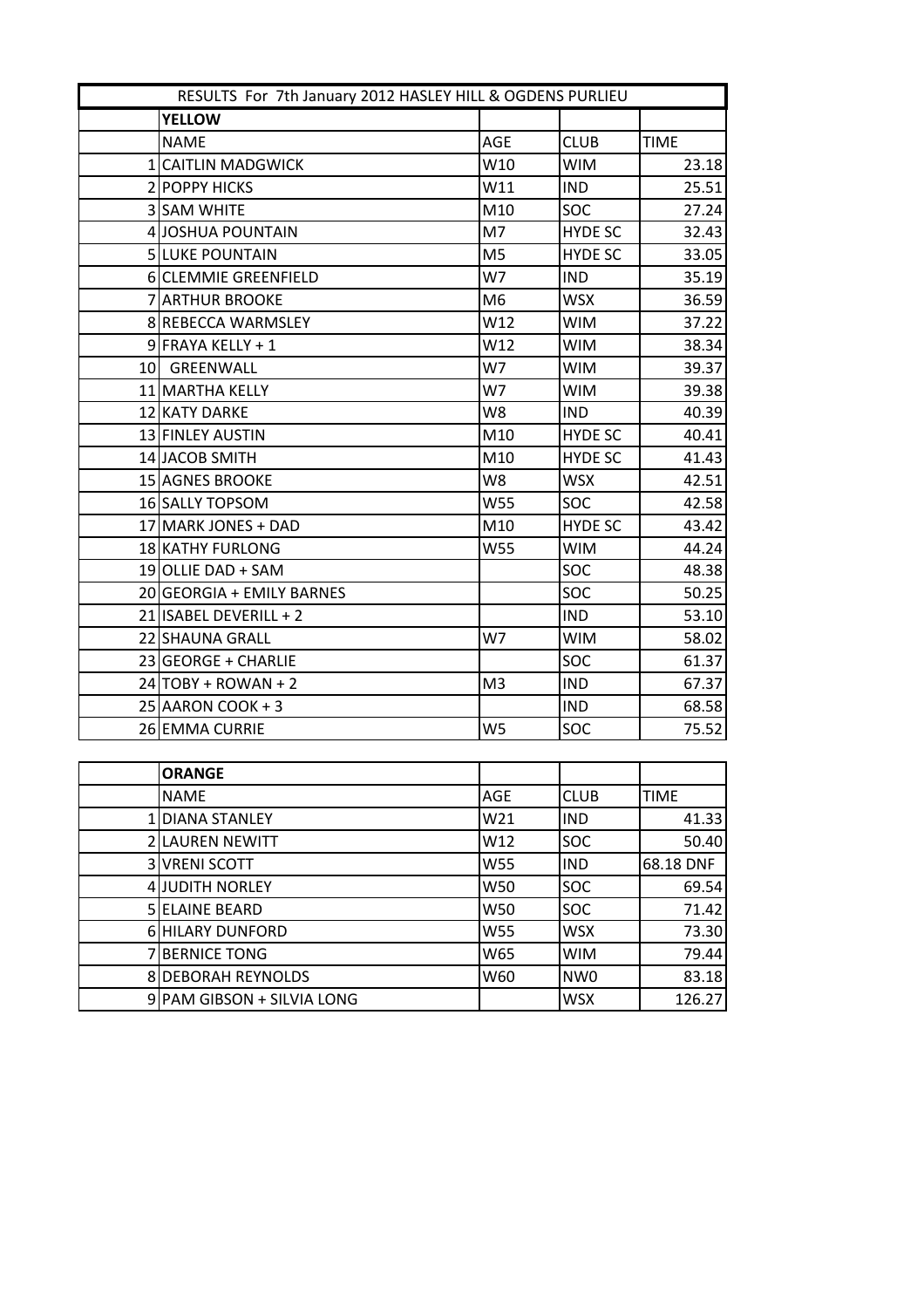| <b>LIGHT GREEN</b>        |     |             |             |
|---------------------------|-----|-------------|-------------|
| <b>NAME</b>               | AGE | <b>CLUB</b> | <b>TIME</b> |
| <b>1 WENDY BUDEN</b>      | W40 | <b>WIM</b>  | 30.15       |
| 2 CAROLINE CHRISTOPHER    | W60 | <b>WIM</b>  | 33.19       |
| <b>3 TRACEY PENNA</b>     | W45 | SOC         | 33.40       |
| 4 KERRY BENHAM            | W45 | SARUM       | 35.07       |
| 5 PIP DICKIN              | W14 | SOC         | 35.54       |
| <b>6JES DICKIN</b>        | M50 | SOC         | 38.01       |
| 7 FRASER SMITH            | M14 | <b>WIM</b>  | 39.36       |
| 8 LIZZIE DICKIN           | W45 | SOC         | 39.39       |
| <b>9 MIKE DAWSON</b>      | M60 | <b>WSX</b>  | 40.55       |
| 10 VOSE STANLEY           | W60 | <b>WIM</b>  | 42.23       |
| 11 TINA STRATFORD         | W40 | <b>WSX</b>  | 42.24       |
| 12 DI SMITH               | W55 | SOC         | 44.39       |
| 13 DESORAH MAYS           | W50 | <b>WIM</b>  | 47.33       |
| 14 ADRIAN DAWSON          | M50 | SARUM       | 48.25       |
| <b>15 AIDRIENE BRIDGE</b> | W60 | WSX         | 50.11       |
| 16 WENDY WHITE            | W65 | <b>WIM</b>  | 55.56       |
| 17 JEAN VELECKY           | W85 | SOC         | 77.10       |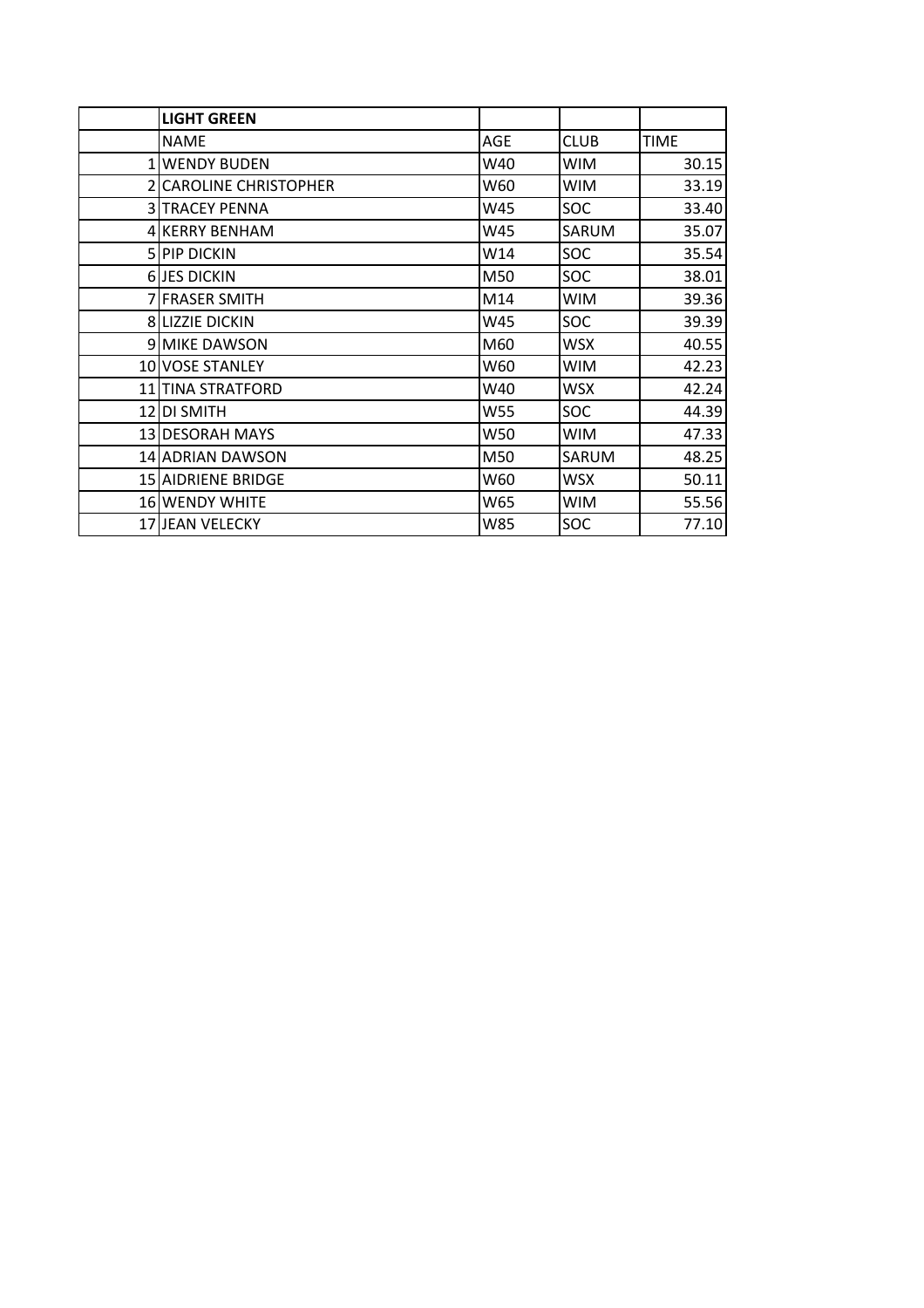| <b>GREEN</b>              |     |             |             |
|---------------------------|-----|-------------|-------------|
| <b>NAME</b>               | AGE | <b>CLUB</b> | <b>TIME</b> |
| 1 MIKE GOLDTHORPE         | M50 | <b>SOC</b>  | 41.02       |
| 2 LISA WHITE              | W16 | SARUM       | 41.26       |
| <b>3 MICHAEL MADGWICK</b> | M40 | <b>WIM</b>  | 43.07       |
| 4 SARAH MADGWICK          | W   | <b>WIM</b>  | 43.39       |
| <b>3 WILLIAM GRANT</b>    | M50 | <b>IND</b>  | 44.12       |
| <b>4 REBECCA ELLIS</b>    | W21 | <b>WIM</b>  | 45.58       |
| 5 LISA JAMES              | W40 | SOC         | 47.12       |
| <b>6 OLWEN ROWLANDS</b>   | W21 | <b>SOC</b>  | 47.35       |
| <b>7 ROGER HICKS</b>      | M45 | <b>IND</b>  | 47.47       |
| <b>8 KIERAN DEVINE</b>    | M60 | SOC         | 48.51       |
| <b>9 MIKE JONES</b>       | M45 | SOC         | 50.06       |
| 10 BRIAN HODGE            | M50 | <b>WIM</b>  | 50.38       |
| 11 ANDY MacGREGOR         | M70 | <b>BADO</b> | 51.01       |
| 12 SUE HANDS              | W60 | <b>WIM</b>  | 51.12       |
| 13 COLIN HOLLCOMBE        | M50 | <b>SOC</b>  | 51.17       |
| 14 ROGER PLEASANT         | M65 | SOC         | 51.59       |
| <b>15 MARY ADAMS</b>      | W50 | SOC         | 53.16       |
| 16 NICOLA BROOKE          | W45 | <b>WSX</b>  | 54.20       |
| 17 LAURA WILCOX           | W45 | <b>WSX</b>  | 54.58       |
| 18 CAROL SANDS            | W60 | SOC.        | 55.35       |
| 19 BILL BROWN             | M75 | <b>WSX</b>  | 56.35       |
| 20 KATH PIKE              | W45 | <b>WIM</b>  | 57.05       |
| 21 RICHARD DUNFORD        | M50 | <b>WSX</b>  | 57.44       |
| 22 JULIA MILLS            | W45 | <b>IND</b>  | 57.56       |
| 23 RICHARD BRIGHTMAN      | M70 | <b>WIM</b>  | 60.04       |
| 24 JULIE ASTIN            | W55 | <b>WSX</b>  | 60.17       |
| 25 BARBARA DAVIDSON       | W60 | <b>SOC</b>  | 61.31       |
| 26 GRAHAM HARRISON        | M70 | SOC         | 62.03       |
| 27 HEIDI ADAMS            | W21 | SOC         | 62.08       |
| 28 ALISON SAUNDERS        | W50 | HH          | 65.58       |
| 29 DAVID NIXON            | M65 | SARUM       | 66.45       |
| 30 JANE SMITH             | W40 | <b>WIM</b>  | 66.46       |
| 31 EDWARD HICKS           | M15 | <b>IND</b>  | 67.53       |
| 32 HELEN HODGE            | W50 | <b>WIM</b>  | 68.19       |
| 33 VIKKI CRAWFORD         | W70 | <b>WIM</b>  | 68.52       |
| 34 ROGER HILLS            | M75 | <b>WIM</b>  | 69.09       |
| 35 NORMAN WILSON          | M60 | <b>SOC</b>  | 69.33       |
| <b>36 JENNY DICKIN</b>    | W14 | SOC         | 69.35       |
| <b>37 JILLIAN DEVINE</b>  | W45 | SOC         | 70.53       |
| 38 MIKE KING              | M65 | <b>WIM</b>  | 71.08       |
| 39 MALCOLM SCOTT          | M55 | SN          | 73.55       |
| 40 BRIAN HART             | M65 | SARUM       | 80.44       |
| 41 GILL THOMLINSON        | W65 | SOC         | 83.20       |
| 42 ROBERT JACKSON         | M75 | SOC         | 87.55       |
| 43 PETER KEENE            | M60 | <b>WSX</b>  | 88.02       |
| 44 PAT HART               | W65 | SARUM       | 88.14       |